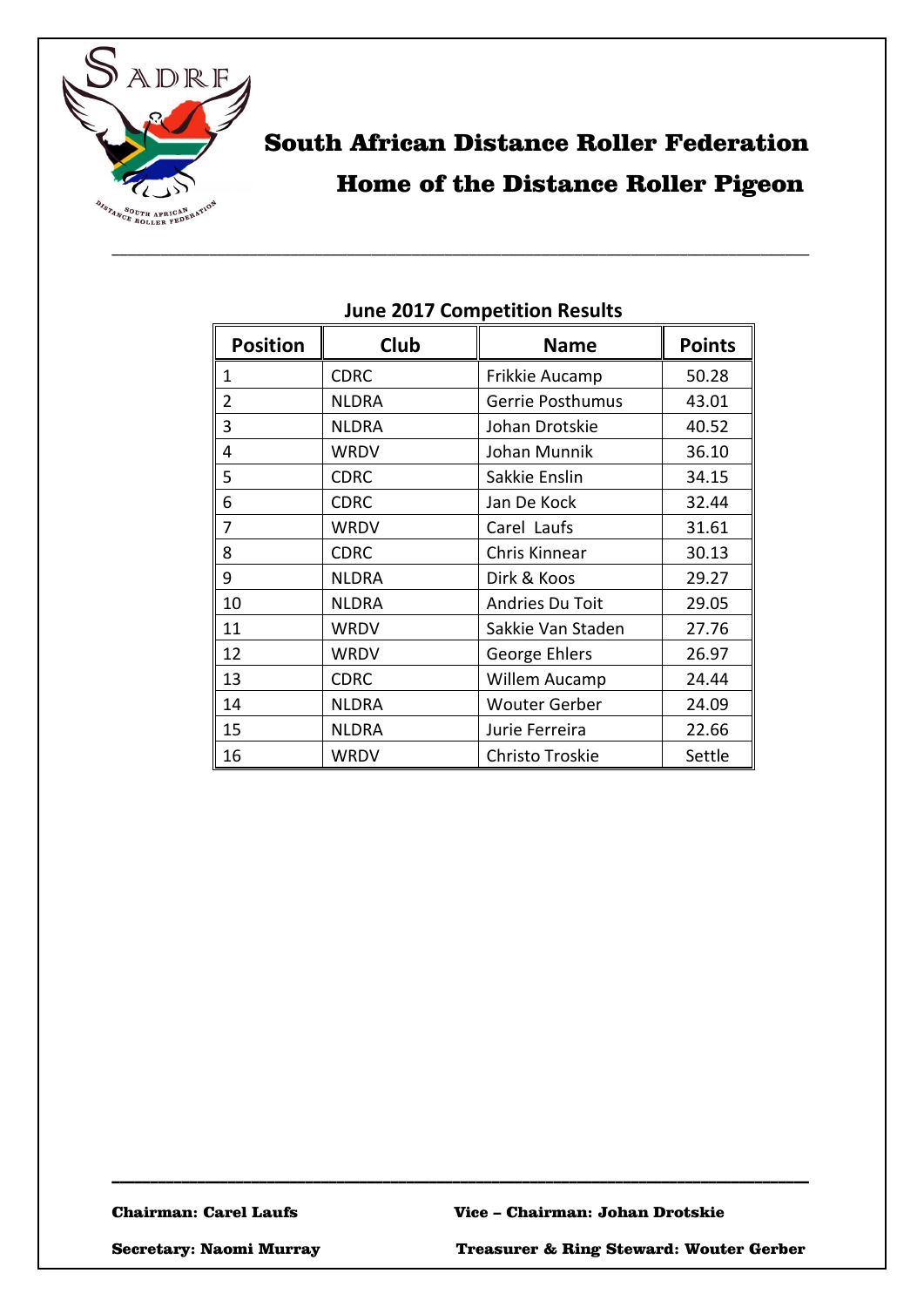

# South African Distance Roller Federation Home of the Distance Roller Pigeon

| ווטוונט ו שמשה ובשב |              |                         |               |  |
|---------------------|--------------|-------------------------|---------------|--|
| <b>Position</b>     | Club         | <b>Name</b>             | <b>Points</b> |  |
| 1                   | <b>CDRC</b>  | Frikkie Aucamp          | 199.33        |  |
| $\overline{2}$      | <b>NLDRA</b> | <b>Gerrie Posthumus</b> | 179.15        |  |
| 3                   | <b>NLDRA</b> | Johan Drotskie          | 174.35        |  |
| 4                   | <b>WRDV</b>  | Sakkie van Staden       | 164.15        |  |
| 5                   | <b>CDRC</b>  | Jan De Kock             | 156.61        |  |
| 6                   | <b>WRDV</b>  | George Ehlers           | 149.80        |  |
| 7                   | <b>WRDV</b>  | Carel Laufs             | 147.97        |  |
| 8                   | <b>NLDRA</b> | Dirk & Koos             | 142.25        |  |
| 9                   | <b>CDRC</b>  | Chris Kinnear           | 135.31        |  |
| 10                  | <b>WRDV</b>  | Johan Munnik            | 121.12        |  |
| 11                  | <b>WRDV</b>  | Christo Troskie         | 120.32        |  |
| 12                  | <b>NLDRA</b> | Andries Du Toit         | 112.47        |  |
| 13                  | <b>NLDRA</b> | Jurie Ferreira          | 88.33         |  |
| 14                  | <b>NLDRA</b> | <b>Wouter Gerber</b>    | 82.07         |  |
| 15                  | <b>CDRC</b>  | Sakkie Enslin           | 80.81         |  |
| 16                  | <b>CDRC</b>  | Willem Aucamp           | 61.84         |  |

### **2017 League Position**

### **2017 Highest Competition Point**

| <b>Position</b> | Club         | <b>Name</b>             | <b>Points</b> |
|-----------------|--------------|-------------------------|---------------|
|                 | <b>CDRC</b>  | Frikkie Aucamp          | 50.28         |
|                 | <b>WRDV</b>  | Sakkie van Staden       | 46.87         |
|                 | <b>NLDRA</b> | <b>Gerrie Posthumus</b> | 43.01         |
|                 | <b>CDRC</b>  | Frikkie Aucamp          | 45.12         |
|                 | CDRC         | Chris Kinnear           | 40.62         |

\_\_\_\_\_\_\_\_\_\_\_\_\_\_\_\_\_\_\_\_\_\_\_\_\_\_\_\_\_\_\_\_\_\_\_\_\_\_\_\_\_\_\_\_\_\_\_\_\_\_\_\_\_\_\_\_\_\_\_\_\_\_\_\_\_\_\_\_\_\_\_\_\_\_\_\_\_\_\_\_\_\_\_\_\_\_\_\_\_\_

Secretary: Naomi Murray Treasurer & Ring Steward: Wouter Gerber